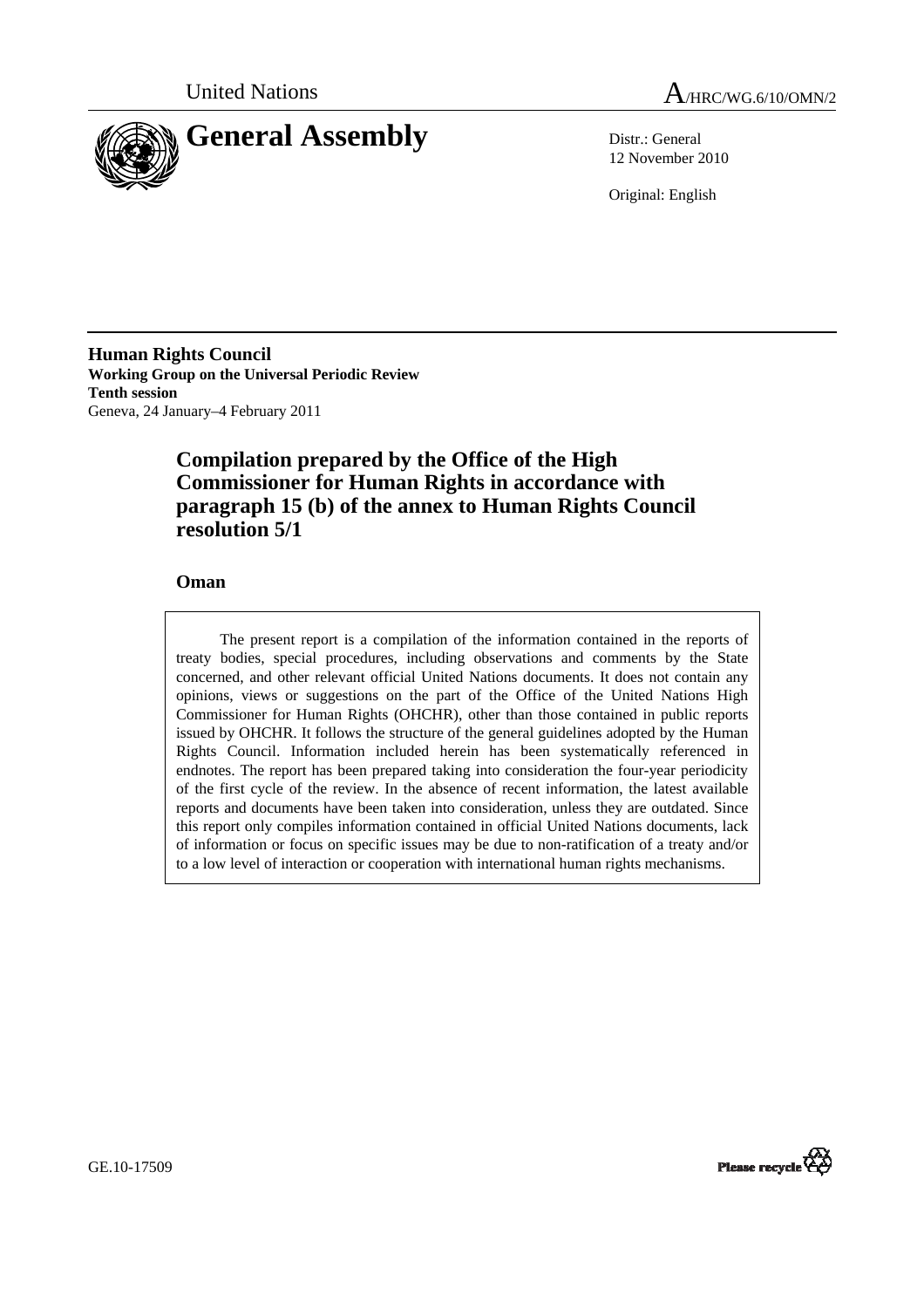# **I. Background and framework**

# **A. Scope of international obligations1**

| Universal human rights<br>treaties <sup>2</sup> | Date of ratification,<br>accession or succession | Declarations/reservations                       | Recognition of specific<br>competences of treaty<br>bodies |
|-------------------------------------------------|--------------------------------------------------|-------------------------------------------------|------------------------------------------------------------|
| <b>ICERD</b>                                    | 2 January 2003                                   | None                                            | Individual<br>complaints (art. 14):<br>N <sub>0</sub>      |
| <b>CEDAW</b>                                    | 7 February 2006                                  | Reservation<br>(General, arts. 9, 15,<br>16, 29 |                                                            |
| <b>CRC</b>                                      | 9 December 1996                                  | Reservation<br>(General, arts. 9, 21,<br>7, 14) |                                                            |
| OP-CRC-AC                                       | 17 September 2004                                | Same reservations as<br><b>CRC</b>              |                                                            |
|                                                 |                                                  | Binding declaration<br>under art. 3: 18 years   |                                                            |
| OP-CRC-SC                                       | 17 September 2004                                | Same reservations as<br><b>CRC</b>              |                                                            |
| CRPD                                            | 6 January 2009                                   | None                                            |                                                            |

*Treaties to which Oman is not a party:* ICESCR, OP-ICESCR, ICCPR, ICCPR-OP 1, ICCPR-OP 2, OP-CEDAW, CAT, OP-CAT, ICRMW, OP-CRPD, and CED.

| Other main relevant international instruments                                                            | Ratification, accession or succession |
|----------------------------------------------------------------------------------------------------------|---------------------------------------|
| Convention on the Prevention and<br>Punishment of the Crime of Genocide                                  | N <sub>0</sub>                        |
| Rome Statute of the International Criminal<br>Court                                                      | No (Signatory)                        |
| Palermo Protocol <sup>3</sup>                                                                            | Yes                                   |
| Refugees and stateless persons <sup>4</sup>                                                              | N <sub>0</sub>                        |
| Geneva Conventions of 12 August 1949 and Yes, except AP III<br>Additional Protocols thereto <sup>5</sup> |                                       |
| ILO fundamental conventions <sup>6</sup>                                                                 | Yes, except 87, 98, 100, 111          |
| <b>UNESCO</b> Convention against<br>Discrimination in Education                                          | N <sub>0</sub>                        |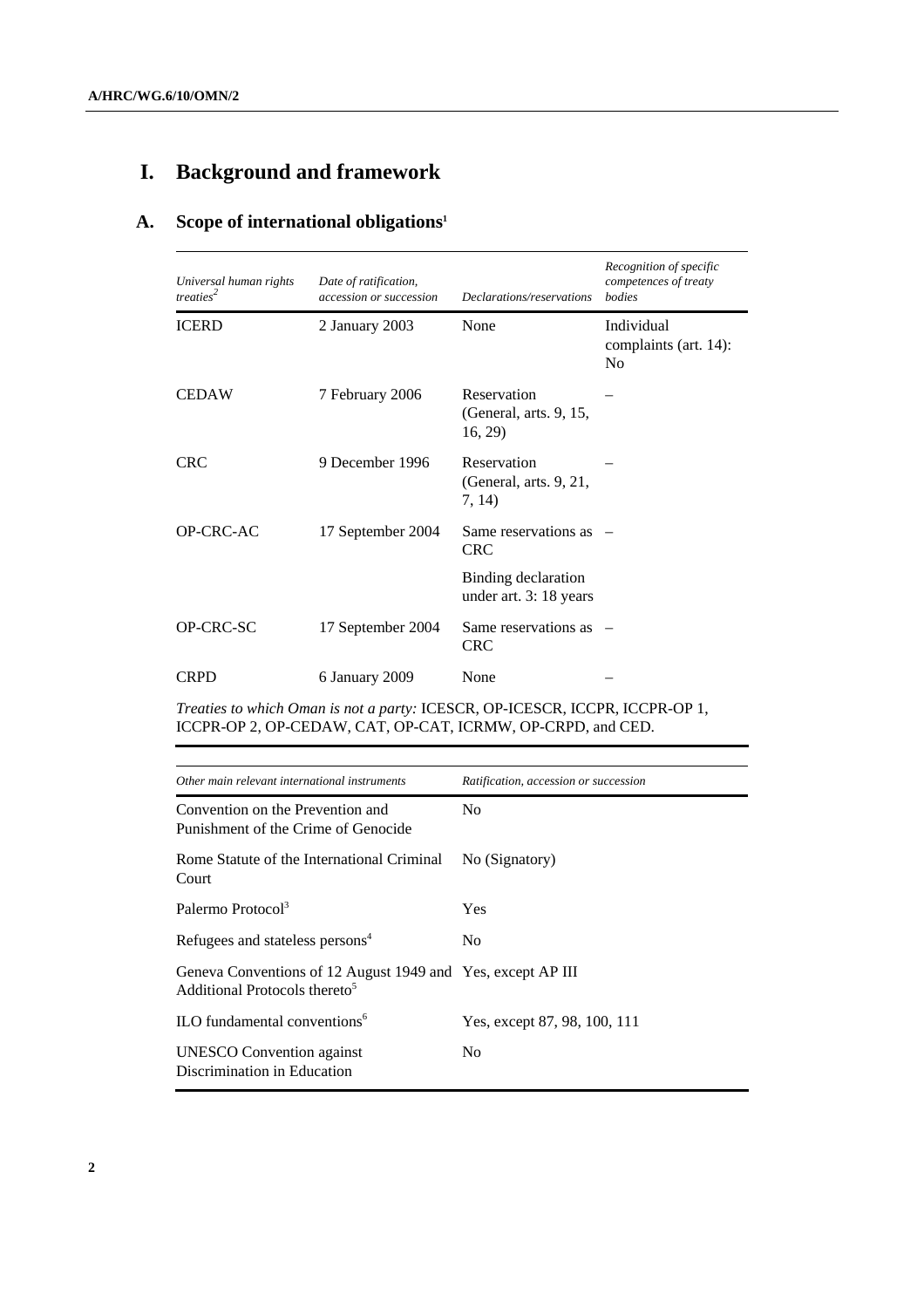1. The Committee on the Rights of the Child (CRC) regretted Oman's reservations to articles  $7, 9$ , and  $30$  of the Convention.<sup>7</sup> The joint United Nations submission on Oman (joint submission)<sup>8</sup> indicated that Oman had made broad reservations to CEDAW and CRC, making their applicability subject to conformity with the Omani Basic Law and Sharia.<sup>9</sup> The joint submission encouraged Oman to remove these reservations.<sup>10</sup>

2. The joint submission encouraged Oman to accede to ICESCR and ICCPR.<sup>11</sup> CRC encouraged Oman to accede to ICCPR, ICESCR and CAT.<sup>12</sup>

3. The Committee on Elimination of Racial Discrimination (CERD) urged Oman to consider making the optional declaration under article 14 of the Convention.<sup>13</sup>

4. CRC recommended that Oman consider ratifying the Rome Statue of the International Criminal Court.14

5. CRC encouraged Oman to accede to the Convention relating to the Status of Refugees (1951) and its Protocol (1967).<sup>15</sup> CERD recommended that Oman accede to the 1954 Convention relating to the Status of Stateless Persons, and the 1961 Convention on the Reduction of Statelessness.16

6. CERD and CRC recommended that Oman consider acceding to ICRMW.17

7. The Special Rapporteur on trafficking in persons recommended ratification of ICRMW and relevant ILO conventions, including Conventions Nos. 97 and 143.18

8. The joint submission encouraged Oman to ratify ICRMW as well as ILO Conventions Nos. 87, 97, 98, 100, 111, 143 and 169.19

## **B. Constitutional and legislative framework**

9. The joint United Nations submission noted that the Basic Law of 1996 set out civil liberties for Omani citizens and prohibited discrimination. A number of political reforms had gradually increased elected representation in the Government. The legislative branch was comprised of the Council of State (Majlis al-Dawla) and the Consultative Council (Majlis al-Shura), which did not hold independent legislative authority, but functioned as advisory entities to the Sultan. While members of the Majlis al-Dawla were appointed by the Sultan, members of the Majlis al-Shura were elected by universal suffrage every three years. Laws, decrees and accession to international treaties were authorized and approved by the Sultan.<sup>20</sup>

10. CRC noted with appreciation that Oman, in cooperation with UNICEF and other competent experts, had conducted a comparative study of legislation in relation to the provisions of the Convention. Some legislative measures had been taken or proposed to strengthen the legal protection of children, such as a bill for the care and rehabilitation of persons with disabilities and the draft act on juveniles.<sup>21</sup> CRC noted that an Act on Human Trafficking had been adopted in 2008,<sup>22</sup> but recommended that Oman revise its Penal Code to bring it in full compliance with the Optional Protocol on the sale of children, child prostitution and child pornography.23 It also recommended that Oman promptly adopt the Children's Act and ensure that it is in conformity with the Convention and its Protocols.<sup>24</sup>

The Special Rapporteur on trafficking in persons recommended that domestic legislation be meticulously brought in line with the Palermo Protocol and that all elements in the definition of trafficking be thoroughly reflected, and that labour laws be amended with a view to also making them applicable to domestic workers.<sup>25</sup>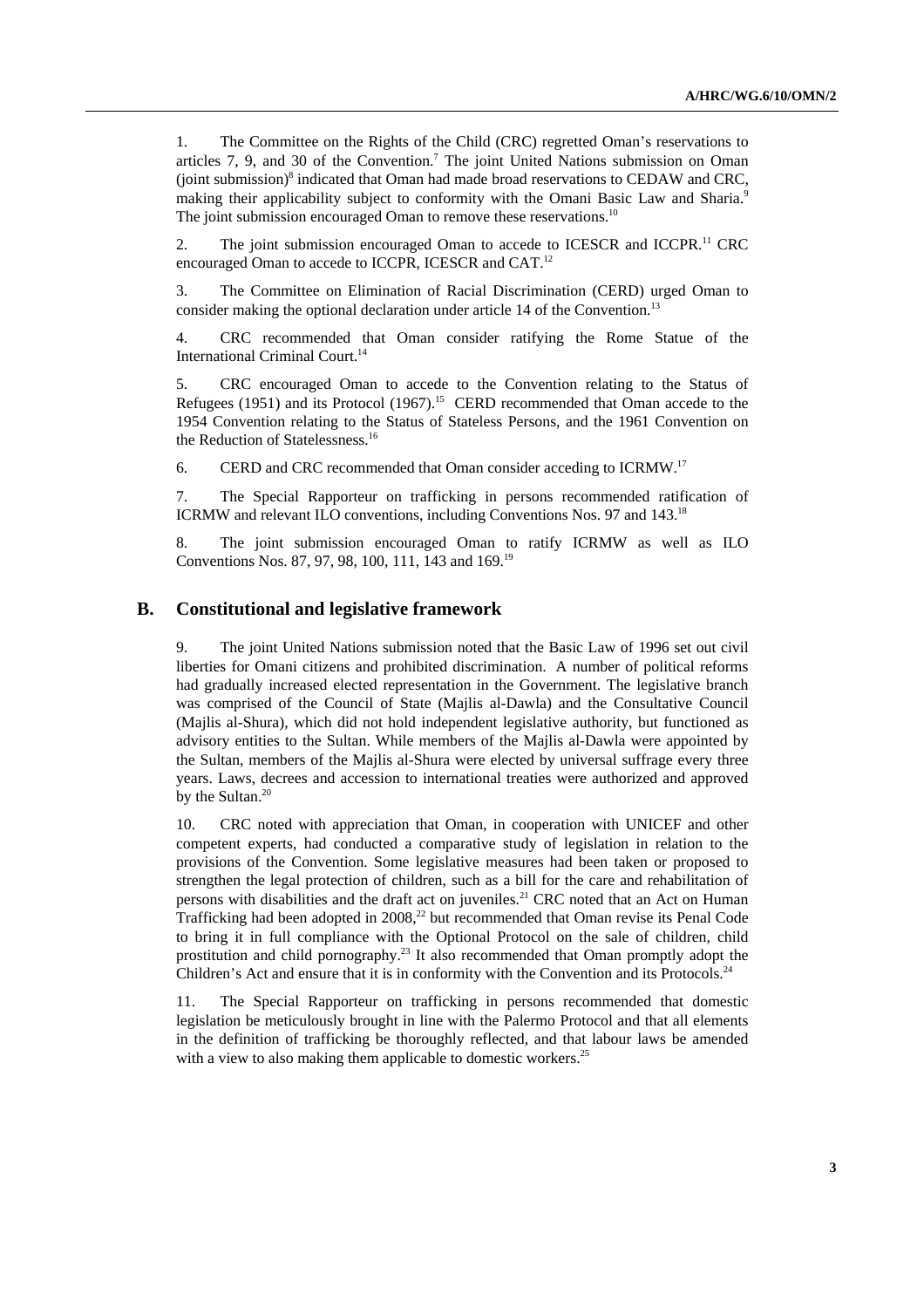## **C. Institutional and human rights infrastructure**

12. As of 1 October 2010, Oman did not have a national human rights institution accredited by the International Coordinating Committee of National Institutions for the Promotion and Protection of Human Rights (ICC).<sup>26</sup>

13. CRC noted that a National Human Rights Commission (NHRC) had been established in 2008, which had yet to become operational. It recommended that Oman ensure its independence and compliance with the Paris Principles, and that it establish a designated children's unit.<sup>27</sup> The joint United Nations submission indicated that the names of the 14 members of the NHRC had been announced in January 2010.<sup>28</sup>

14. The joint submission noted that the 2010 decision of the State Council to establish a committee for women and children affairs which was to assess the impact of State Council legislation and policies on women and children was a step in the right direction, but had yet to be implemented.29 Oman was also encouraged to strengthen the effectiveness of the National Committee on Disabilities, with the establishment of a secretariat, allocation of a budget and rules of procedure for the work of the Committee.<sup>30</sup>

15. The Special Rapporteur on trafficking in persons, following a visit to Oman in November 2006, recommended that Oman establish an independent national mechanism to coordinate inter-governmental discussions and enact measures to combat trafficking in persons and provide for the protection of trafficked persons.<sup>31</sup> The joint submission noted that Oman had established a National Committee to Combat Trafficking in Persons<sup>32</sup> in 2009.

## **D. Policy measures**

16. The joint United Nations submission encouraged Oman to continue its efforts to undertake a national human rights education campaign and develop a National Human Rights Plan of Action.<sup>33</sup> In 2005, Oman had adopted the United Nations Plan of Action (2005–2009) for the World Programme for Human Rights Education, focusing on the national school system and integrating human rights and the right to education concepts as a cross-curricular issue in all school subjects.<sup>34</sup>

17. The joint submission noted that progress had been made in the past two years in developing a National Child Strategy.<sup>35</sup> CRC recommended that Oman strengthen its efforts to develop, adopt and implement, in consultation and cooperation with relevant partners, including civil society, a comprehensive national plan of action for children, with concrete and time bound targets. It further recommended that Oman provide a specific budget allocation and adequate follow-up mechanisms for its full implementation.<sup>36</sup>

18. In 2006, the Special Rapporteur on trafficking in persons noted that Oman did not have a national action plan to combat trafficking in persons nor did it have a coordinating mechanism to oversee anti-trafficking efforts.<sup>37</sup> CRC noted with concern the lack of data and research on the prevalence of national and cross-border trafficking, child prostitution and child pornography.38 In 2010, the ILO Committee of Experts similarly expressed concern at the lack of data available on the trafficking of children. $39$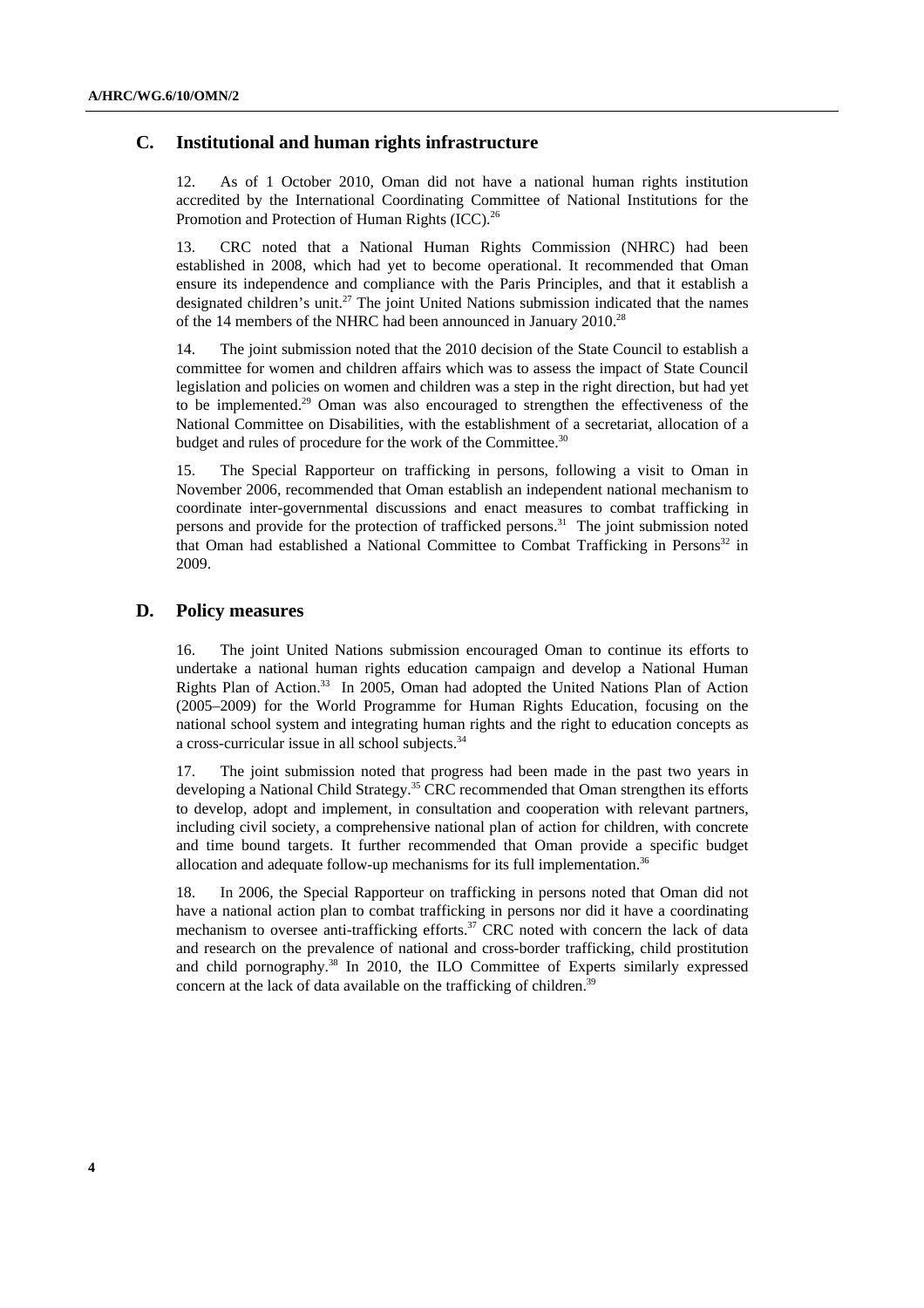# **II. Promotion and protection of human rights on the ground**

## **A. Cooperation with human rights mechanisms**

## **1. Cooperation with treaty bodies**

| Treaty body <sup>40</sup> | Latest report<br>submitted and<br>considered | Latest concluding<br>observations | Follow-up response    | Reporting status                                    |
|---------------------------|----------------------------------------------|-----------------------------------|-----------------------|-----------------------------------------------------|
| <b>CERD</b>               | 2005                                         | August 2006                       | Overdue since<br>2007 | Second to fourth<br>reports overdue<br>since $2010$ |
| <b>CEDAW</b>              |                                              |                                   |                       | Initial report<br>received in 2009                  |
| <b>CRC</b>                | 2005                                         | September 2006                    |                       | Third and fourth<br>reports due 2012                |
| OP-CRC-AC                 | 2007                                         | June 2009                         |                       |                                                     |
| <b>OP-CRC-SC</b>          | 2007                                         | June 2009                         |                       |                                                     |
| <b>CRPD</b>               |                                              |                                   |                       | Initial report due<br>2011                          |

## **2. Cooperation with special procedures**

| Standing invitation issued                                | N <sub>0</sub>                                                                                                  |  |  |  |
|-----------------------------------------------------------|-----------------------------------------------------------------------------------------------------------------|--|--|--|
| Latest visits or mission reports                          | Special Rapporteur on trafficking in persons<br>(November 2006)                                                 |  |  |  |
| Visits agreed upon in principle                           | Special Rapporteur on the sale of children,<br>child prostitution and pornography (2009)                        |  |  |  |
| Visits requested and not yet agreed upon                  |                                                                                                                 |  |  |  |
| <i>Facilitation/cooperation during missions</i>           |                                                                                                                 |  |  |  |
| Follow-up to visits                                       |                                                                                                                 |  |  |  |
| Responses to letters of allegations and<br>urgent appeals | During the period under review, one<br>communication was sent. The Government<br>replied to this communication. |  |  |  |
| Responses to questionnaires on thematic<br>issues         | Oman responded to 10 of the 23<br>questionnaires sent by special procedures<br>mandate holders. <sup>41</sup>   |  |  |  |

## **3. Cooperation with the Office of the High Commissioner for Human Rights**

19. Oman contributed financially to OHCHR in 2004, 2005 and 2008.<sup>42</sup> The High Commissioner for Human Rights paid a visit to Oman in April 2010, as part of her visit to the six Member States of the Gulf Cooperation Council (GCC).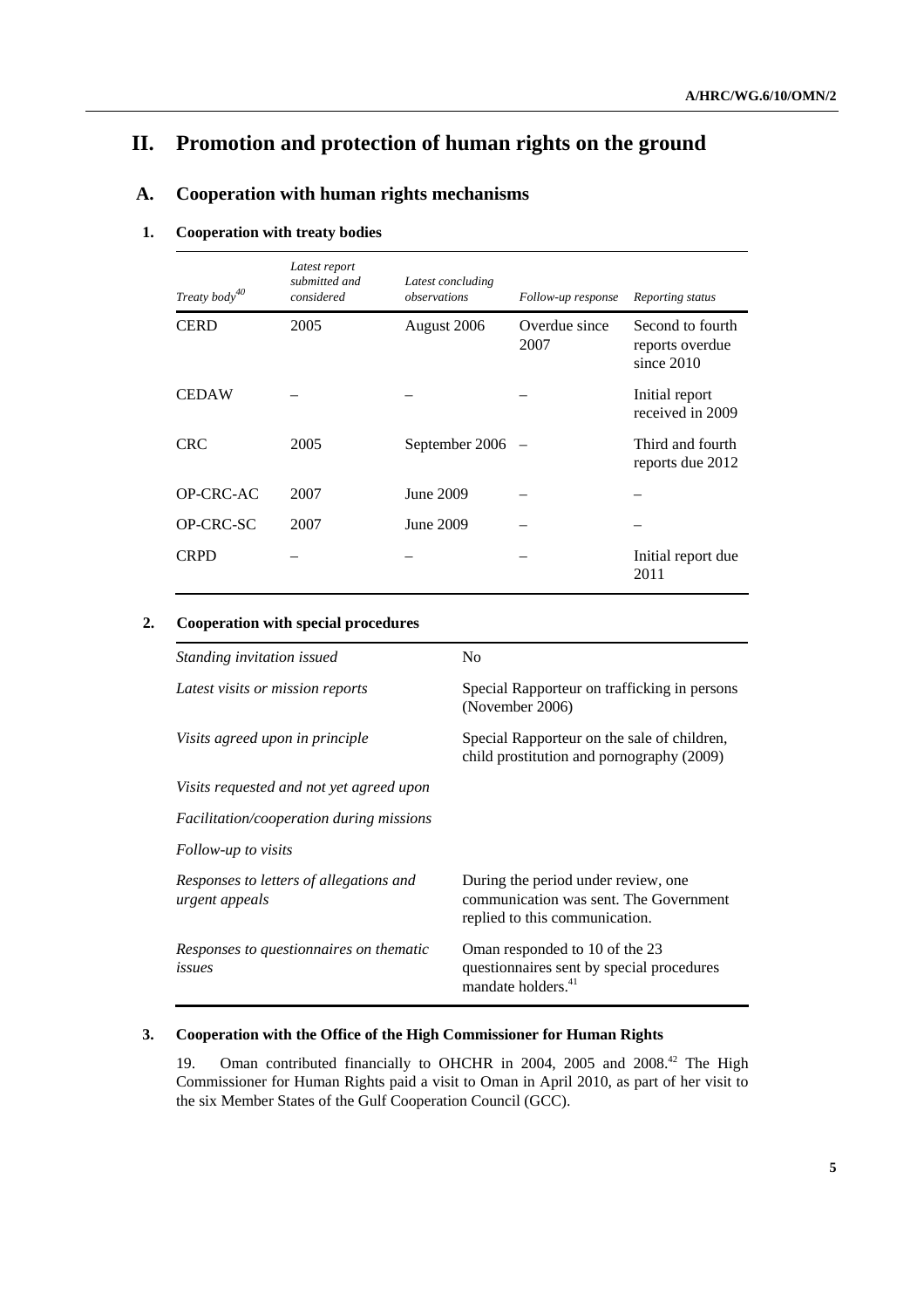## **B. Implementation of international human rights obligations**

#### **1. Equality and non-discrimination**

20. The joint United Nations submission noted that challenges remained with regard to discrimination on the basis of gender, race, descent and nationality.<sup>43</sup> CERD recommended that Oman review the definition of discrimination set out in article 17 of the Basic Law of the State with a view to extending the list of prohibited grounds of discrimination in accordance with the Convention.44

21. The joint submission noted that women continued to face inequality in areas such as marriage, divorce, inheritance and child custody.<sup>45</sup> It also indicated that the rate of unemployment among young educated women was very high, although the participation of women in the workforce had considerably increased. Women were more likely to be employed in the public sector, where they were mostly concentrated in lower job categories than men. Women's participation in informal economic activities, such as handicrafts and traditional industries, was reportedly high.<sup>46</sup>

22. While noting that Oman had taken measures to promote equality between women and men, CRC was concerned about persisting de facto discrimination against women and girls in society. It encouraged Oman to create a supportive environment promoting equal rights of girls to participate in the family, at school, in local communities and in society in general.47 The joint submission encouraged Oman to conduct a review of the Personal Status Law and the Labour Law with a view to revising articles that discriminate against women.<sup>48</sup>

23. CERD and CRC were concerned that children of Omani women married to nonnationals were not granted citizenship under the Nationality Law, which might lead to a situation of statelessness. Oman was urged to review its legislation in order to ensure that both parents were equally allowed to transmit their citizenship to their children.<sup>49</sup> This issue was also highlighted in the joint submission.<sup>50</sup>

24. CERD took note of information that the population included various ethnic groups, including Swahili-speaking Omanis born in Zanzibar or other regions of East Africa, as well as Balochi, Liwatiyah and Jibalis, in addition to a large number of migrant workers from the Indian subcontinent, the Philippines and other Asian countries. It requested statistics on the ethnic composition of the population and information on measures taken to ensure the equal enjoyment of rights by members of the various groups living in its territory.<sup>51</sup>

25. The joint submission raised concerns with regard to rights violations against the expatriate workforce.<sup>52</sup> It indicated that civil rights enshrined in the Basic Law applied only to citizens, leaving the country's large population of foreign workers vulnerable to discrimination.53 CERD was similarly concerned that the provisions of article 17 of the Basic Law, which provide for equality before the law and the right to exercise public rights without any discrimination based on gender, origin, colour, language, religion, sect, domicile or social status, applied only to citizens. It recommended that Oman revise its legislation in order to guarantee equality between citizens and non-citizens in the enjoyment of rights to the extent recognized under international law.54 CRC was concerned about discrimination against children of migrant workers in terms of social benefits, health, education and housing.<sup>5</sup>

26. The joint submission noted that the tribes of Al Tawayya and the Al Khalifayn (Al-Balushi tribes) continued to express grievances following the decision by the Ministry of the Interior in 2006 to change their name and thereby changing their status into *Akhdam,*  that is, servants of the Al-Harithi tribe. Although the Government had stated in 2009 that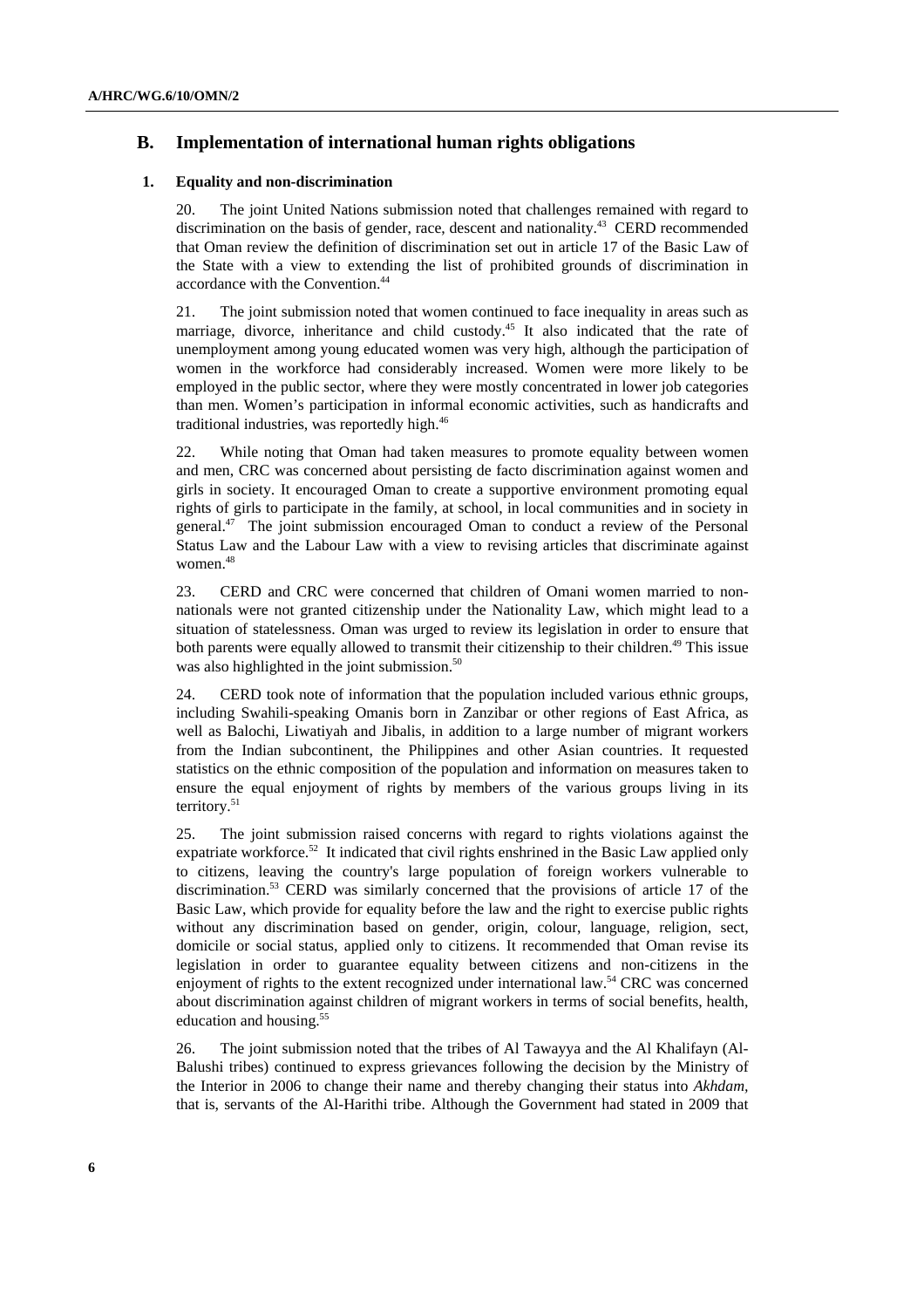the situation of the two tribes had been resolved, reports indicated that the tribes continued to face difficulties in accessing basic social and economic rights.<sup>56</sup>

27. CRC noted ongoing efforts to provide equal opportunities for children with disabilities, including through community-based support and services, but observed that a charity-based approach still prevailed.<sup>57</sup> CRC noted with appreciation the draft bill on the care and rehabilitation of persons with disabilities but regretted the lack of a national strategy in this regard and the insufficient data on disabilities and their possible causes. It also noted with concern that a very limited number of children with disabilities was included in mainstream education.<sup>58</sup>

28. CRC recommended that Oman adopt a proactive and comprehensive strategy to eliminate de facto discrimination on any grounds, paying particular attention to girls, children with disabilities, children born out of wedlock and children of migrant workers. Social and health services and equal opportunities to education for children belonging to the most vulnerable groups should be prioritized.59

#### **2. Right to life, liberty and security of the person**

29. The joint United Nations submission noted that gender-based crimes were rarely reported as female victims risked being treated as offenders and criminalized together with the perpetrator. It was also noted that there were no confidential reporting mechanisms for complaints, nor any facilities, such as shelters, for women seeking refuge from violence. The joint submission further indicated that articles 109 and 252 of the Penal Code granted men substantially reduced sentences in the case of so-called "honour crimes." It encouraged Oman to revisit those articles with a view to removing them. Furthermore, it was noted that there was no specific legislation criminalizing domestic violence. Nevertheless, there had been some efforts towards addressing the issue, including the establishment of a family counselling hotline.<sup>60</sup>

30. The joint submission noted that there was evidence of female genital mutilation (FGM) in some regions of the Sultanate. It encouraged Oman to ensure awareness-raising at the national and local community levels. Oman had addressed the issue in 2001, in a survey of secondary school students, in which the majority of enrolled boys and girls had described the practice as "important" and "necessary."61 CRC had made similar observations and emphasized that the practice was incompatible with the principles and provisions of the Convention. It urged Oman to continue its efforts to end the practice, and for this purpose to involve and mobilize partners at the local level, including teachers, midwifes, traditional health practitioners, religious and community leaders.<sup>62</sup>

31. The Special Rapporteur on trafficking in persons as well as the joint United Nations submission noted that Oman was a country of destination for trafficking in persons for forced labour and sexual exploitation. The main victims were women recruited as domestic workers and entertainers, often from Southern Asia.<sup>63</sup> The Special Rapporteur expressed concern that the sponsorship *(kafala)* system increased the vulnerability of foreign migrant workers and therefore fostered the demand for trafficking. Migrant domestic workers, in particular, were in need of stronger protection. The Special Rapporteur supported the adoption of the Guiding Principles of the Gulf Cooperation Council on combating trafficking and the stronger regional cooperation that this would encourage, but urged concrete implementation of anti-trafficking and labour legislation.<sup>64</sup> According to the joint submission, the law on trafficking adopted in 2008 (Royal Decree No. 126) was an important advancement, although the definition of trafficking was less comprehensive than that of the Palermo Protocols and no distinction was made between illegal immigrants and trafficked persons. Several trafficking cases had been tried under the new law and resulted in a number of convictions. The joint submission encouraged Oman to continue its efforts to combat human trafficking and enhance its cooperation with states in the region.<sup>65</sup>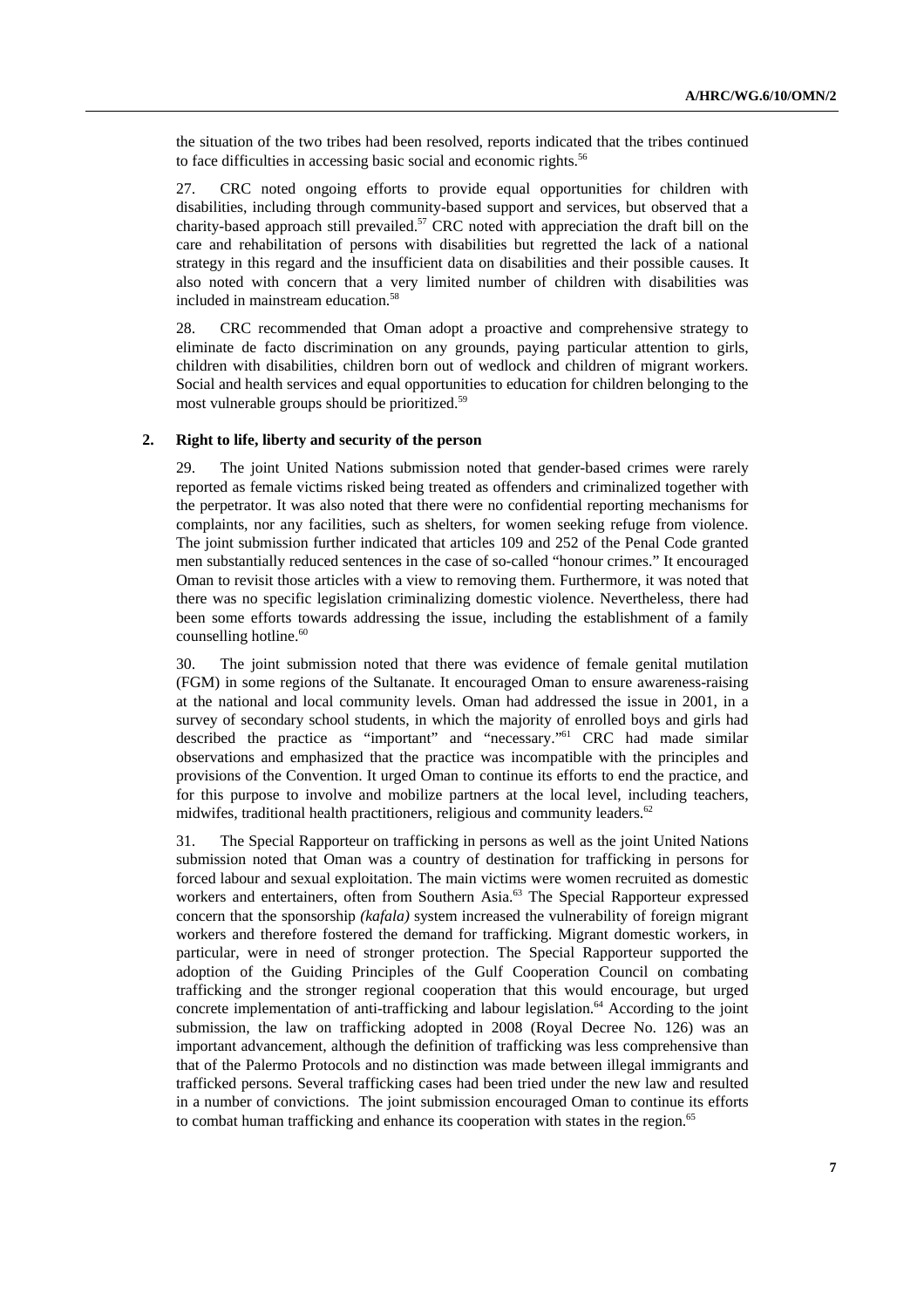32. CRC was concerned that children continued to be victims of violence and abuse in the home, and that professionals working with and for children were not fully trained to report cases of sexual abuse. It urged Oman to review domestic laws and other regulations in order to ensure that children were protected against physical, sexual and mental violence and abuse, establish effective procedures and mechanisms to receive and investigate complaints and to prosecute cases of abuse and ill-treatment.<sup>66</sup>

33. Noting that measures were being taken to address corporal punishment in schools, CRC urged Oman to review its legislation with a view to preventing and ending the use of all forms of corporal punishment of children, introduce public education, awareness-raising and social mobilization campaigns on alternative non-violent forms of discipline in order to change public attitudes to corporal punishment.<sup>67</sup>

#### **3. Administration of justice and the rule of law**

34. The joint United Nations submission noted that a Juvenile Law had been adopted in 2006, and that a number of reforms had been introduced to the juvenile justice system. Juvenile offenders were now dealt with by the juvenile unit of the police and appeared in front of a juvenile court. Juveniles awaiting trial were placed in the newly established "Home for observation of juveniles". If convicted, they were placed in a juvenile correction institute and enrolled in vocational training or community services. It was noted, however, that more emphasis should be placed on the rehabilitation of both victims and young offenders.<sup>68</sup>

35. The joint submission further noted that the draft Child Law included provisions contained in the Juvenile Law issued in 2008, which had established the minimum age of criminal responsibility at only 9 years of age, with sentences of imprisonment being imposed from the age of 13. Oman was urged to ensure that the Child Law would provide for a higher minimum age for criminal responsibility, in accordance with international standards.<sup>69</sup>

36. The joint submission encouraged Oman to strengthen the prosecution of offenders engaged in any form of exploitation of children.<sup>70</sup>

#### **4. Right to privacy, marriage and family life**

37. CRC noted with concern that the right to identity, including nationality, name and family relations, of children born out of wedlock was not fully protected. It recommended that Oman ensure the respect of the right of all children in this regard.<sup>71</sup>

38. CRC noted information on the establishment of a Child Care Home providing institutional care for orphaned children and children placed in care due to other reasons. It recommended that an effective evaluation mechanism be established for alternative care, including care provided by the Child Care Home and through foster care.<sup>72</sup>

39. CRC regretted that many children born out of wedlock lacked parental care as pregnancies outside marriage were considered illegal, and mothers were "corrected" for their behaviour by having their children placed in alternative care. CRC recommended that Oman take measures to abolish this practice.<sup>73</sup>

#### **5. Freedom of religion or belief, expression, association and peaceful assembly, and the right to participate in cultural and political life**

40. The joint submission indicated that freedom of expression remained limited, and that the Press and Publication Law enabled the government to censor publications if they were perceived to be politically, culturally or sexually offensive. In 2009, the Press Law had been amended to further tighten these restrictions and to extend criminal liability to persons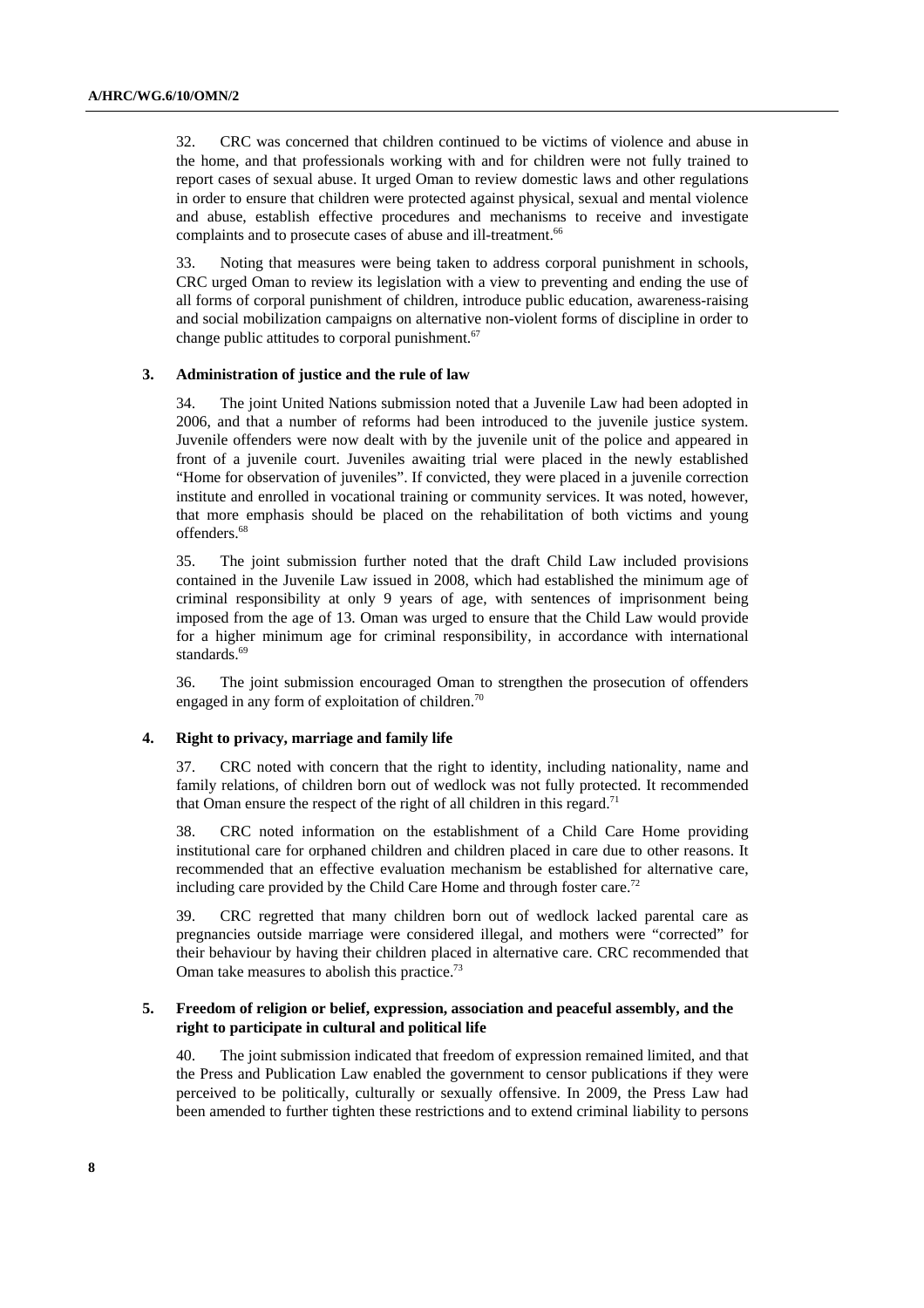operating communication facilities. Courts had interpreted these laws to mean that it was illegal to criticize any public official. Defamation laws and national security concerns had also been used as grounds to suppress criticism of government figures and politically objectionable views. Reports of harassment of journalists and writers for criticizing government policies and public services had surfaced frequently in recent years. The joint submission encouraged Oman to revise the Press Law with a view to removing criminal liability for activities that constitute the legitimate exercise of freedom of expression and to adopt safeguards to ensure freedom of expression.<sup>74</sup>

41. The joint submission noted that the Law of Association did not allow associations to join international coalitions without the approval of the Ministry of Social Development. Moreover, associations needed prior approval for public events if participants or experts were invited from abroad. It also noted that international non-governmental organizations could not operate in the Sultanate.75

42. CRC recommended that Oman continue and strengthen its cooperation with nongovernmental organizations and involve them systematically at all stages in the implementation of the Convention, as well as in policy formulation.<sup>76</sup>

43. The joint United Nations submission noted that there were no recognized political parties in Oman.<sup>77</sup>

44. The joint submission noted that although Oman had taken efforts to promote the political participation of women, the rate of women's participation in the political process had nonetheless remained low. While women had continuously been represented in the Shura Council from 2004 to 2007, no female candidates had been successful during the elections in 2007, although 21 women out of a total of 631 candidates ran for office. By executive order, 14 women were appointed to the State Council (Majlis al-Dawla). Several women had been appointed to higher office or senior positions in recent years and three women held the position of Minister at present.<sup>78</sup>

#### **6. Right to work and to just and favourable conditions of work**

45. CERD noted with satisfaction that the Labour Code affirmed the equality of all workers, without any discrimination based on nationality, gender, religion or any other distinction<sup>79</sup>. The joint submission noted that the Labour Law offered protection to Omani citizens and non-Omani employees working in the public sector, but did not cover domestic servants or temporary workers. It further noted that claims of abuse against workers, including domestic workers, were investigated by the Ministry of Manpower, which employed 160 labour inspectors.<sup>80</sup>

46. The joint submission noted that employees were allowed to engage in collective bargaining on the terms and conditions of employment. Workers were required to give three weeks' notice of intent to strike, which had to be supported by an absolute majority of the workforce. Trade Unions had been permitted in Oman since 2006 and there were currently 72 trade unions, organized under the umbrella of the General Federation of Oman Trade Unions, established in February 2010. All trade unions were required to register with the Ministry of Manpower. The law prohibited unions from accepting grants or financial assistance from any source without the Ministry's prior approval. Foreign migrant workers had recently been allowed to join trade unions, with certain limitations regarding their election to executive functions. Domestic workers, government and security personnel as well as members of the armed forces remained excluded from the right to join a union.<sup>81</sup>

47. The joint submission noted that the Labour Law had been amended to prohibit child labour, setting the minimum age for employment at 15 years and for hazardous work at 18 years.<sup>82</sup> In 2010, the ILO Committee of Experts on the Application of Conventions and Recommendations expressed its hope that Oman would adopt as soon as possible a list of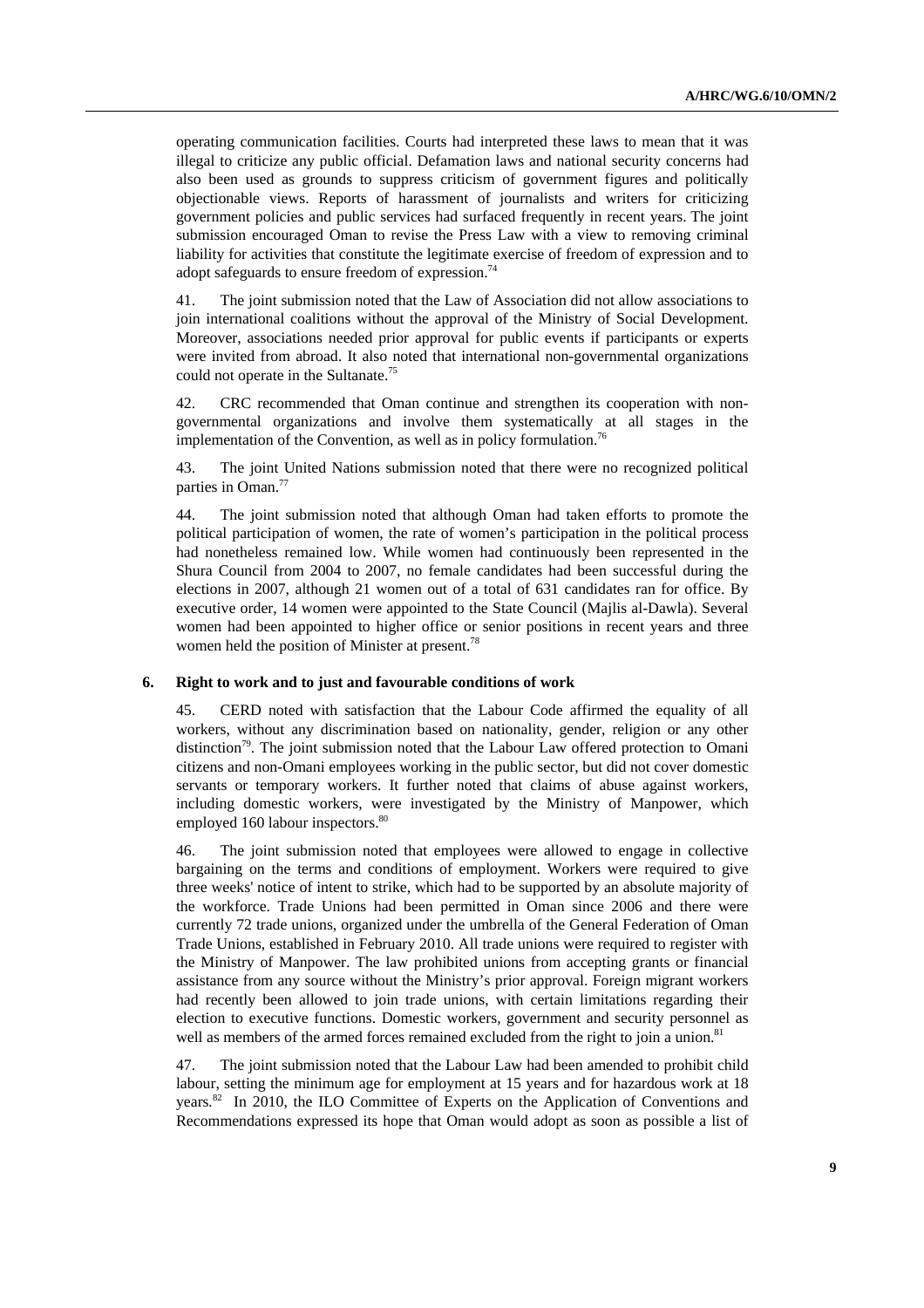hazardous occupations prohibited for children under  $18$  years of age.<sup>83</sup> CRC appreciated the efforts to prohibit the use of child labour in the formal sector but noted with concern that some children worked in the informal sector, for example in agriculture, fishing and small family businesses. It recommended that Oman strengthen the labour inspectorate to monitor the extent of child labour, including unregulated work.<sup>84</sup> CRC noted with appreciation that the use of child camel jockeys had been banned and recommended that Oman share its good practices through cooperation in the Gulf region.<sup>85</sup>

#### **7. Right to social security and to an adequate standard of living**

48. In 2010, WHO stated that infant and under-five mortality rates had dropped to less than one tenth of their values in just 38 years. This was the fastest decline in under-five mortality ever recorded globally.<sup>86</sup> In its submission, UNICEF commended Oman for its continued commitment to promote child development. Nevertheless, further initiatives were needed to promote behaviour change to address nutritional deficiencies, as well as emerging issues such as obesity. Given Oman's classification as a high human development country, more resources should be mobilized for this purpose.<sup>87</sup>

49. CRC commended the quality of health care services available in Oman and noted efforts to extend health care services to the remote areas of the country. It recommended that Oman continue to prioritize the allocation of financial and human resources to the health sector, in order to ensure equal access to quality health services for all children, including children of migrant workers.<sup>88</sup>

50. CRC recommended that Oman continue to take measures to raise living standards, particularly among the rural population, and provide well coordinated financial assistance for all economically disadvantaged families.<sup>89</sup>

#### **8. Right to education**

51. While noting with appreciation that primary school education was free for all children, including non-citizens, CRC was concerned that primary education was not yet compulsory by law. It noted as positive that girls and boys had equal enrolment rates in primary education but regretted that not all children were enrolled and that not all enrolled children completed a full course of primary education. While noting a slight increase in the enrolment rate of secondary education, it regretted the lack of updated information on vocational education and training.<sup>90</sup> The joint United Nations submission noted that high dropout rates were increasingly an issue of concern.<sup>91</sup>

52. The ILO Committee of Experts noted that while the minimum age for admission to employment was 15 years, the age for completion of basic education was 16 years. The Committee encouraged Oman to raise the minimum age for admission to employment in order to link it with the age of completion of basic education.<sup>92</sup>

53. UNICEF noted that measures had been taken to raise awareness on the need to increase the number of pre-schools in Oman, but observed that standards for pre-school education still needed to be established.<sup>93</sup>

54. CRC recommended that Oman further strengthen its efforts to provide human rights education in school and train teachers with respect to including these themes in children's education.<sup>94</sup>

#### **9. Migrants, refugees and asylum-seekers**

55. With regard to the employment of migrant workers, the joint UN submission noted that the sponsorship (*kafala*) system was prevalent. Under this system, migrant workers were not allowed to change employers without the consent of their sponsors. Despite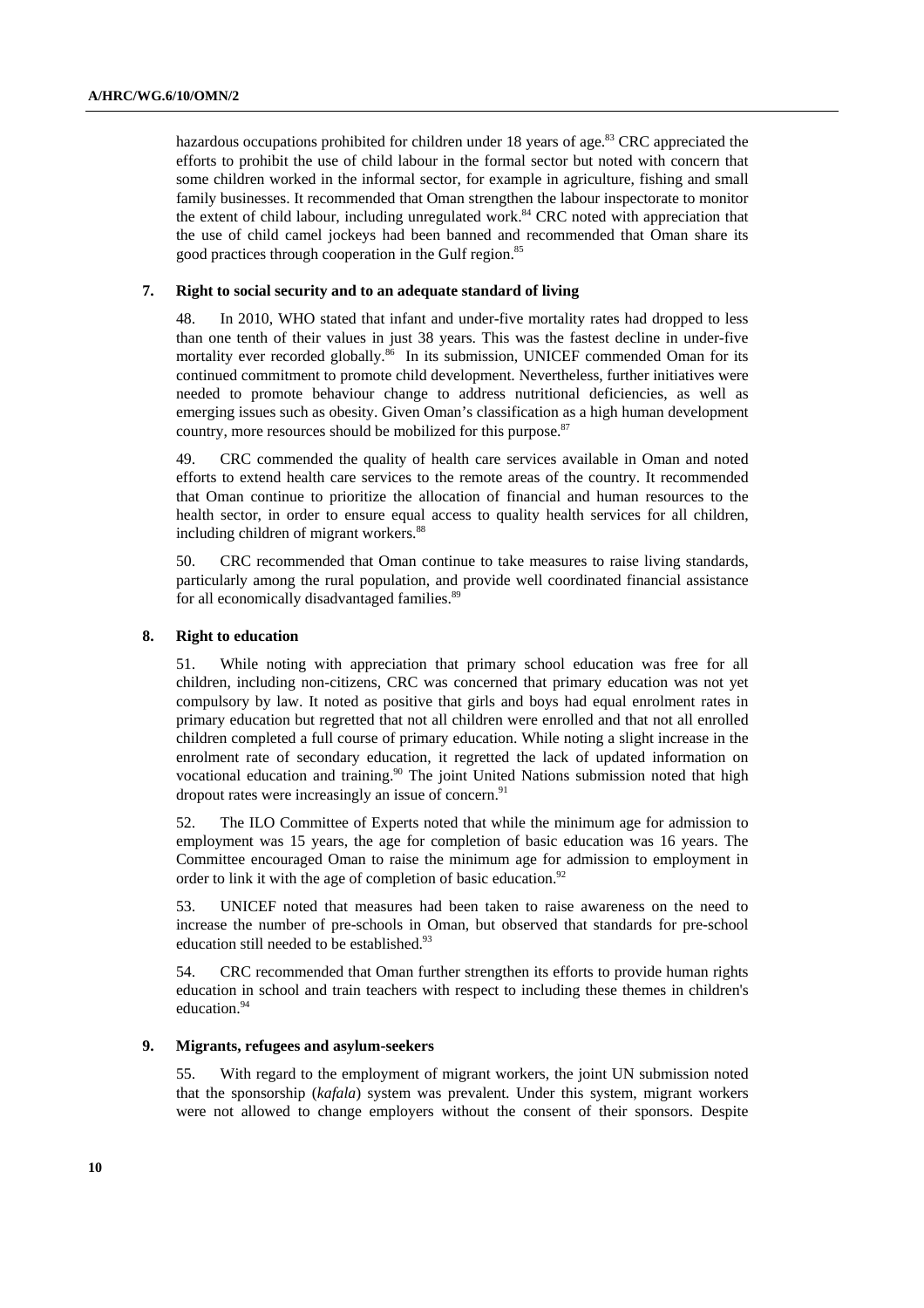prohibition by law, migrant workers generally had their passports confiscated by employers. Migrant domestic workers, in particular, routinely encountered exploitative working conditions, including excessively long working hours, lack of rest days or rest periods, poor living accommodations and restrictions on freedom of movement and association.95

56. Although migrant domestic workers were excluded from the scope of the Labour Law, some protective measures had been adopted, including a ministerial decree outlining their rights and work conditions. In addition, there was a unified contract for both domestic and commercial migrant workers. However, while migrant workers could file a complaint against their employers for illegal practices, most were either unaware of their rights or fearful of losing their jobs and being deported.<sup>96</sup>

57. The joint United Nations submission recommended that Oman consider abolishing the *kafala* system and introduce an updated Labour Law to ensure respect for the rights and duties of both employers and foreign workers. Oman was urged to include migrant domestic workers in the scope of its Labour Law.<sup>97</sup>

58. CRC noted with concern that the children of migrant workers were often vulnerable to violations of their human rights. It recommended that Oman develop and implement policies and practices that will better protect and provide basic services for children of migrant workers<sup>98</sup>.

# **III. Key national priorities, initiatives and commitments**

### **Specific recommendations for follow-up**

59. In its concluding observations adopted in 2006, CERD requested Oman to provide information within a year on its follow-up on the recommendations contained in paragraphs 11 (ethnic composition of the population) and 15 (organizations inciting racial discrimination).<sup>99</sup> No response to this request was received by the Committee.

60. Following a visit to the region in October/November 2006, the Special Rapporteur on trafficking in persons recommended, inter alia, the following: the sponsorship system be abolished and migrant workers be allowed to change employers more easily; the Government inspect migrant workers' contracts with a view to ensuring that conditions therein are not conducive to abuse; bilateral and multilateral cooperation agreements be established with countries of origin and transit to prevent trafficking; screening and identification procedures of trafficked persons in detention facilities be applied systematically; arrangements other than detention and deportation be considered to safely house trafficked persons; and the Government fulfil its international obligations by acting with due diligence to prevent, investigate and punish trafficking in persons.<sup>100</sup>

# **IV. Capacity-building and technical assistance**

61. In 2006, CRC recommended that Oman seek international technical assistance on the issue of corporal punishment from UNICEF;101 on child abuse from UNICEF and the World Health Organization (WHO);<sup>102</sup> and on child labour from the International Labour Organization and UNICEF.<sup>103</sup>

62. In 2009, CRC recommended that Oman continue and strengthen international cooperation in relation to the implementation of the provisions of OP-CRC-SC, and conduct research to examine cross-border protection issues between Oman and its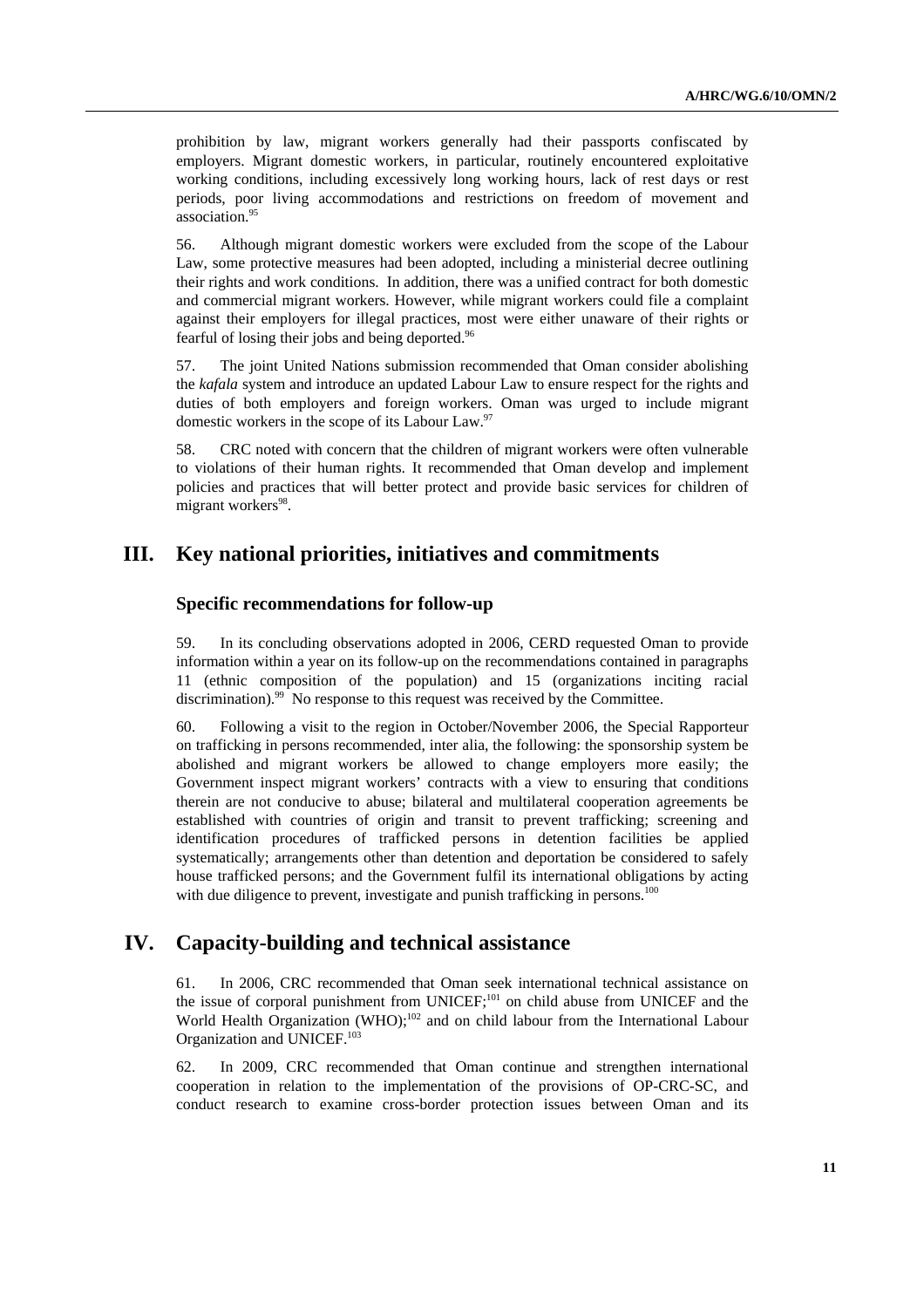neighbouring countries. Oman is encouraged to seek technical support from UNICEF and ILO for the above purpose. $104$ 

63. The Special Rapporteur on trafficking in persons recommended that the Government seek assistance from and collaborate with OHCHR, UNICEF, the International Organization for Migration (IOM) and ILO to obtain expert advice on matters relevant to addressing trafficking in persons, particularly the human rights aspects of trafficked persons.105

## **V. Capacity-building and technical assistance**

N/A

*Notes* 

- $1$  Unless indicated otherwise, the status of ratifications of instruments listed in the table may be found in *Multilateral Treaties Deposited with the Secretary-General: Status as at 1 April 2009* (ST/LEG/SER.E.26), supplemented by the official website of the United Nations Treaty Collection database, Office of Legal Affairs of the United Nations Secretariat, http://treaties.un.org/ 2  $2\degree$  The following abbreviations have been used for this document: ICERD International Convention on the Elimination of All Forms of Racial Discrimination ICESCR International Covenant on Economic, Social and Cultural Rights OP-ICESCR Optional Protocol to ICESCR
	- ICCPR International Covenant on Civil and Political Rights
	- ICCPR-OP 1 Optional Protocol to ICCPR
	- ICCPR-OP 2 Second Optional Protocol to ICCPR, aiming at the abolition of the death penalty CEDAW Convention on the Elimination of All Forms of Discrimination against Women OP-CEDAW Optional Protocol to CEDAW CAT Convention against Torture and Other Cruel, Inhuman or Degrading Treatment or Punishment
	- OP-CAT Optional Protocol to CAT CRC Convention on the Rights of the Child OP-CRC-AC Optional Protocol to CRC on the involvement of children in armed conflict OP-CRC-SC Optional Protocol to CRC on the sale of children, child prostitution and child pornography ICRMW International Convention on the Protection of the Rights of All Migrant Workers and Members of Their Families
	- CRPD Convention on the Rights of Persons with Disabilities

| OP-CRPD | Optional Protocol to the Convention on the Rights of Persons with Disabilities                               |
|---------|--------------------------------------------------------------------------------------------------------------|
| CED.    | International Convention for the Protection of All Persons from Enforced                                     |
|         | Disappearance                                                                                                |
|         | <sup>3</sup> Protocol to Prevent, Suppress and Punish Trafficking in Persons, Especially Women and Children, |

- supplementing the United Nations Convention against Transnational Organized Crime.<br>4 1051 Convention relating to the Status of Pofugees and its 1067 Protocol, 1054 Conver
- 1951 Convention relating to the Status of Refugees and its 1967 Protocol, 1954 Convention relating to the status of Stateless Persons and 1961 Convention on the Reduction of Statelessness.<br>
<sup>5</sup> Geneva Convention for the Amelioration of the Condition of the Wounded and Sick in A
- Geneva Convention for the Amelioration of the Condition of the Wounded and Sick in Armed Forces in the Field (First Convention); Geneva Convention for the Amelioration of the Condition of Wounded, Sick and Shipwrecked Members of Armed Forces at Sea (Second Convention); Convention relative to the Treatment of Prisoners of War (Third Convention); Convention relative to the Protection of Civilian Persons in Time of War (Fourth Convention); Protocol Additional to the Geneva Conventions of 12 August 1949, and relating to the Protection of Victims of International Armed Conflicts (Protocol I); Protocol Additional to the Geneva Conventions of 12 August 1949, and relating to the Protection of Victims of Non-International Armed Conflicts (Protocol II); Protocol Additional to the Geneva Conventions of 12 August 1949, and relating to the Adoption of an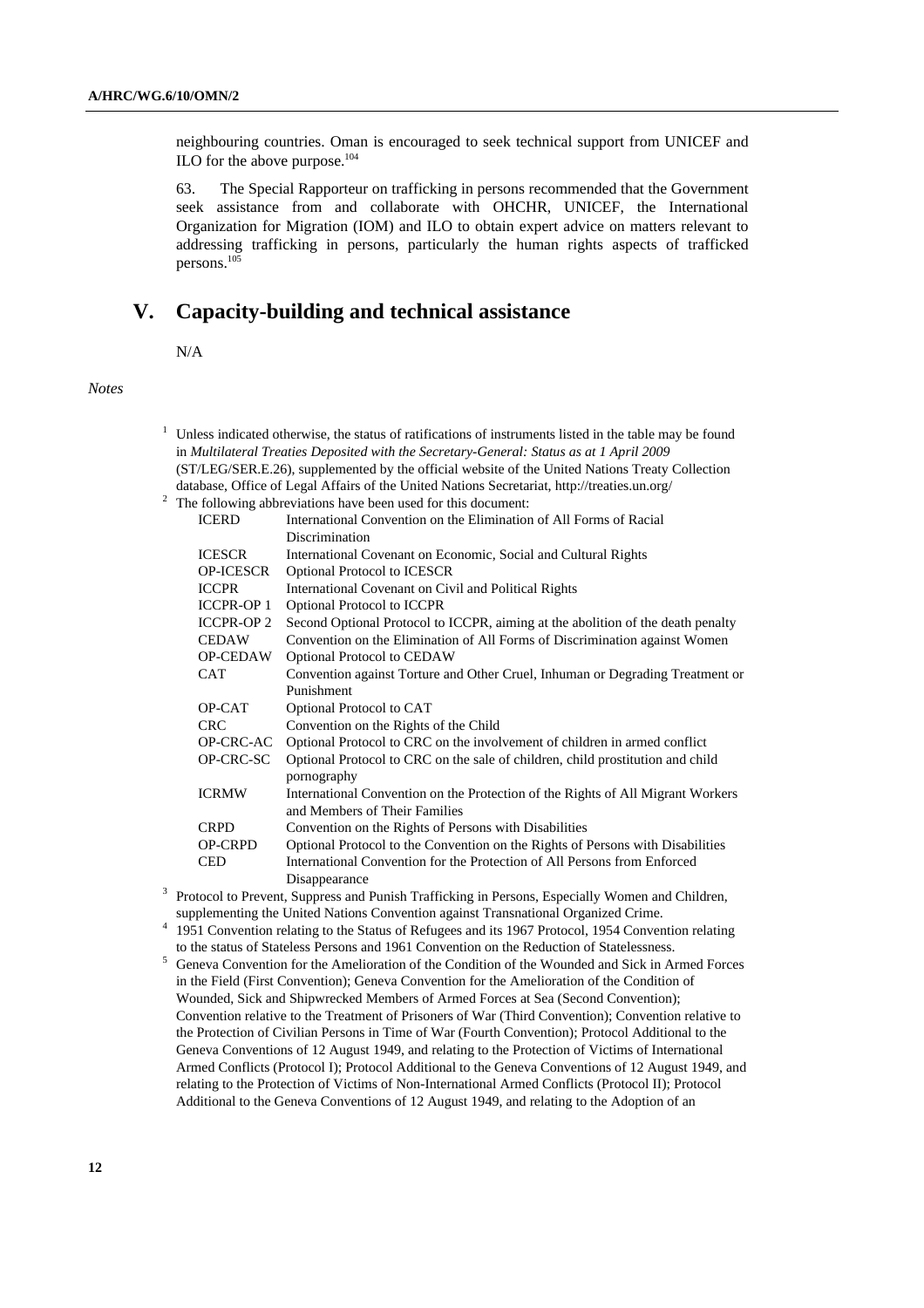Additional Distinctive Emblem (Protocol III). For the official status of ratifications, see Federal Department of Foreign Affairs of Switzerland, at

- www.eda.admin.ch/eda/fr/home/topics/intla/intrea/chdep/warvic.html. 6
- <sup>6</sup> International Labour Organization Convention No. 29 concerning Forced or Compulsory Labour; Convention No. 105 concerning the Abolition of Forced Labour, Convention No. 87 concerning Freedom of Association and Protection of the Right to Organise; Convention No. 98 concerning the Application of the Principles of the Right to Organise and to Bargain Collectively; Convention No. 100 concerning Equal Remuneration for Men and Women Workers for Work of Equal Value; Convention No. 111 concerning Discrimination in Respect of Employment and Occupation; Convention No. 138 concerning Minimum Age for Admission to Employment; Convention No. 182 concerning the Prohibition and Immediate Action for the Elimination of the Worst Forms of Child Labour.
- + <sup>7</sup> <sup>7</sup> CRC/C/OMN/CO/2, para. 7.
	- <sup>8</sup> This submission, specifically prepared for the tenth UPR session, was jointly drafted by United Nations field presences at both country and regional level, including the International Labour Organization (ILO) Regional Office for Arab States, Office of the High Commissioner for Human Right (OHCHR) Middle East Regional Office, United Nations Development Programme (UNDP) Regional Centre in Cairo, and United Nations Children's Fund (UNICEF).
	- $\frac{9}{10}$  Joint United Nations submission to the UPR on Oman, para. 7. 10 Ibid., para. 7 box.
	-
	- $11$  Ibid., para. 7 box.
	- <sup>12</sup> CRC/C/OMN/CO/2, para. 11.
	- 13 CERD/C/OMN/CO/1, paras. 21–22.
	- 14 CRC/C/OPAC/OMN/CO/1, paras. 13–14.
	- 15 Ibid., para. 16.
	- $^{16}$  CERD/C/OMN/CO/1, para. 18.
	- <sup>17</sup> Ibid., para. 23; CRC/C/OMN/CO/2, paras. 59–60.<br><sup>18</sup> A/HBC/4/23/Add 2, para. 95(a)
	- A/HRC/4/23/Add.2, para. 95(a).
	- <sup>19</sup> Joint United Nations submission to the UPR on Oman, paras. 7, 36.<br><sup>20</sup> Ibid., paras. 2, 3, 24.
	-
	- <sup>21</sup> CRC/C/OMN/CO/2, paras. 9-10.
	- <sup>22</sup> CRC/C/OPSC/OMN/CO/1, para. 5.
	- 23 Ibid., para. 23.
	- $24$  Ibid., para. 25.
	- <sup>25</sup> A/HRC/4/23/Add.2, paras. 95 (b) and (c).
	- <sup>26</sup> For the list of national human rights institutions with accreditation status granted by the International Coordinating Committee of National Institutions for the Promotion and Protection of Human Rights (ICC), see A/HRC/13/45, Annex.<br><sup>27</sup> CRC/C/OPSC/OMN/CO/1, paras. 18–19.
	-
	- <sup>28</sup> Joint United Nations submission to the UPR on Oman, para. 11.<br><sup>29</sup> Ibid., para. 26.
	-
	- 30 Ibid., para. 33 box.
	- $31$  A/HRC/4/23/Add.2, para. 95 (l).
	- $32$  Joint United Nations submission to the UPR on Oman, para. 37. Ibid., para. 11 box.
	-
	- <sup>34</sup> See General Assembly resolution 59/113B and Human Rights Council resolutions 6/24, 10/3 and 12/4. See also letters from the High Commissioner for Human Rights dated 9 January 2006 and 10 December 2007 at http://www2.ohchr.org/english/issues/education/training/Summary-nationalinitiatives2005-2009.htm, and the evaluation questionnaire from the Ministry of Education of Oman dated 31 March 2010 at
	- http://www2.ohchr.org/english/issues/education/training/evaluationWPHRE.htm.<br>
	<sup>35</sup> Joint United Nations submission to the UPR on Oman, para. 26.<br>
	<sup>36</sup> CRC/C/OMN/CO/2, para. 13.<br>
	<sup>37</sup> AUDC/4/22, AJJ2
	-
	-
	- A/HRC/4/23, Add.2, para. 31.
	- 38 CRC/C/OMN/CO/2, para. 65.
	- <sup>39</sup> ILO Committee of Experts on the Application of Conventions and Recommendations, Individual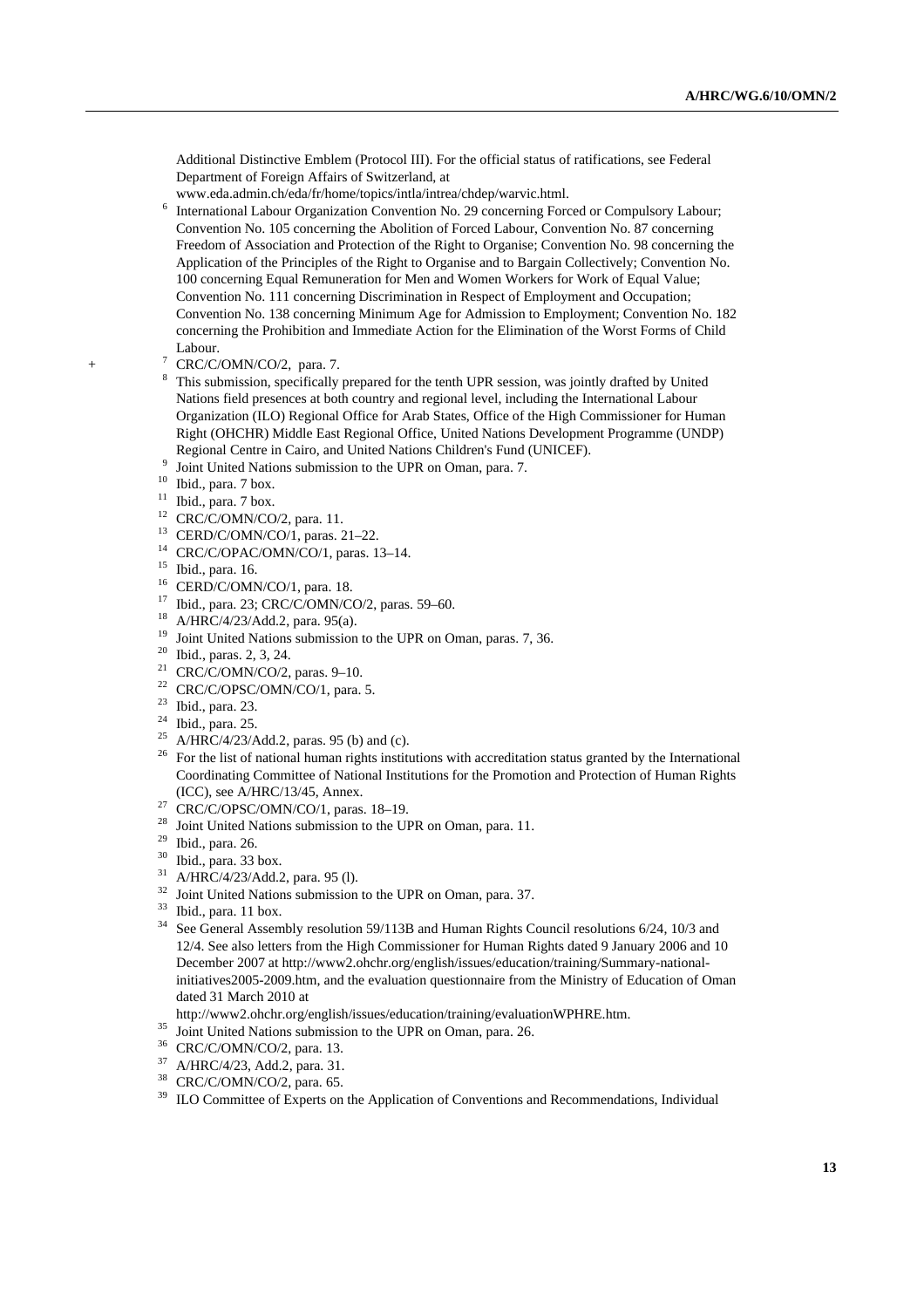Direct Request concerning Worst Forms of Child Labour Convention, 1999 (No. 182), 2010, Geneva, doc. No. (ILOLEX) 092010OMN182, 5th para.<br>The following abbreviations have been used for this document:

- - CERD Committee on the Elimination of Racial Discrimination
		- CEDAW Committee on the Elimination of Discrimination against Women
	- CRC Committee on the Rights of the Child
	-

CRPD Committee on the Rights of Persons with Disabilities 41 The questionnaires referred to are those reflected in an official report by a special procedure mandate holder issued between 1 January 2006 and 30 June 2010. Responses counted for the purposes of this section are those received within the relevant deadlines, and referred to in the following documents: a) E/CN.4/2006/62, para. 24 and E/CN.4/2006/67, para. 22; b) A/HRC/4/23, para. 14; c) A/HRC/4/24, para. 9; d) A/HRC/4/29, para. 47; e) A/HRC/4/31, para. 24; f) A/HRC/4/35/Add.3, para. 7; g) A/HRC/6/15, para. 7; h) A/HRC/7/6, Annex; i) A/HRC/7/8, para. 35; j)A/HRC/8/10, para.120, footnote 48; k) A/62/301, paras. 27, 32, 38, 44 and 51; l) A/HRC/10/16 and Corr. 1, footnote 29; m) A/HRC/11/6, Annex; n) A/HRC/11/8, para. 56; o) A/HRC/11/9, para. 8, footnote 1; p) A/HRC/12/21, para.2, footnote 1; q) A/HRC/12/23, para. 12; r) A/HRC/12/31, para. 1, footnote 2; s) A/HRC/13/22/Add.4; t) A/HRC/13/30, para. 49; u)A/HRC/13/42, Annex I; v) A/HRC/14/25, para. 6, footnote 1; w) A/HRC/14/31, para. 5, footnote 2. 42 OHCHR 2008 Report, p. 200.

- 
- <sup>43</sup> Joint United Nations submission to the UPR on Oman, para. 4.<br><sup>44</sup> CERD/C/OMN/CO/1, para. 12.
- 
- 45 Joint United Nations submission to the UPR on Oman, para. 22. 46 Ibid., para. 20.
- 
- 
- <sup>47</sup> CRC/C/OMN/CO/2, paras. 24–25.<br><sup>48</sup> Joint United Nations submission to the UPR on Oman, para. 24 box.
- <sup>49</sup> CERD/C/OMN/CO/1, para. 18; CRC/C/OMN/CO/2, paras. 31–32.<br><sup>50</sup> Joint United Nations submission to the UPR on Oman, para. 24.<br><sup>51</sup> CERD/C/OMN/CO/1, paras. 11 and 17.
- 
- 
- $52$  Joint United Nations submission to the UPR on Oman, para. 4. Ibid., para. 24.
- 
- <sup>54</sup> CERD/C/OMN/CO/1, para. 16.
- 55 CRC/C/OMN/CO/2, paras. 24–25.
- <sup>56</sup> Joint United Nations submission to the UPR on Oman, para. 32.<br><sup>57</sup> CRC/C/OMN/CO/2, paras. 24–25.
- 
- 58 Ibid., para. 43.
- 59 Ibid., paras. 24–25.
- $\frac{60}{61}$  Joint United Nations submission to the UPR on Oman, paras. 22 and 24 box. Thid., para. 23.
- 
- 62 CRC/C/OMN/CO/2, paras. 51–52.
- $^{63}$  A/HRC/4/23/Add.2, paras. 89-94; Joint United Nations submission to the UPR on Oman, para. 37. Ibid., p. 2 and paras. 89–94.
- 
- <sup>65</sup> Joint United Nations submission to the UPR on Oman, paras. 37 and 38 box.<br><sup>66</sup> CRC/C/OMN/CO/2, paras. 39–40.
- 
- <sup>67</sup> Ibid., paras. 33–34; Joint United Nations submission to the UPR on Oman, pp. 7 and 10.<br><sup>68</sup> Joint United Nations submission to the UPR on Oman, para. 29.<br><sup>69</sup> Ibid., paras. 26, 29; see also CRC/C/OMN/CO/2, para. 67.<br>
- 
- 
- 
- 71 CRC/C/OMN/CO/2, paras. 31–32.
- 72 Ibid., paras. 36–37.
- 73 Ibid., paras. 36–37.
- <sup>74</sup> Joint United Nations submission to the UPR on Oman, paras. 12–14 and box.<br><sup>75</sup> Ibid., paras. 15–16.<br><sup>76</sup> CRC/C/OMN/CO/2, para. 21
- 
- $^{76}$  CRC/C/OMN/CO/2, para. 21.
- 77 Joint United Nations submission to the UPR on Oman, para. 2.  $^{78}$  Ibid., para. 19.
- 
- $79$  CERD/C/OMN/CO/1, 19 October 2006, para. 8.